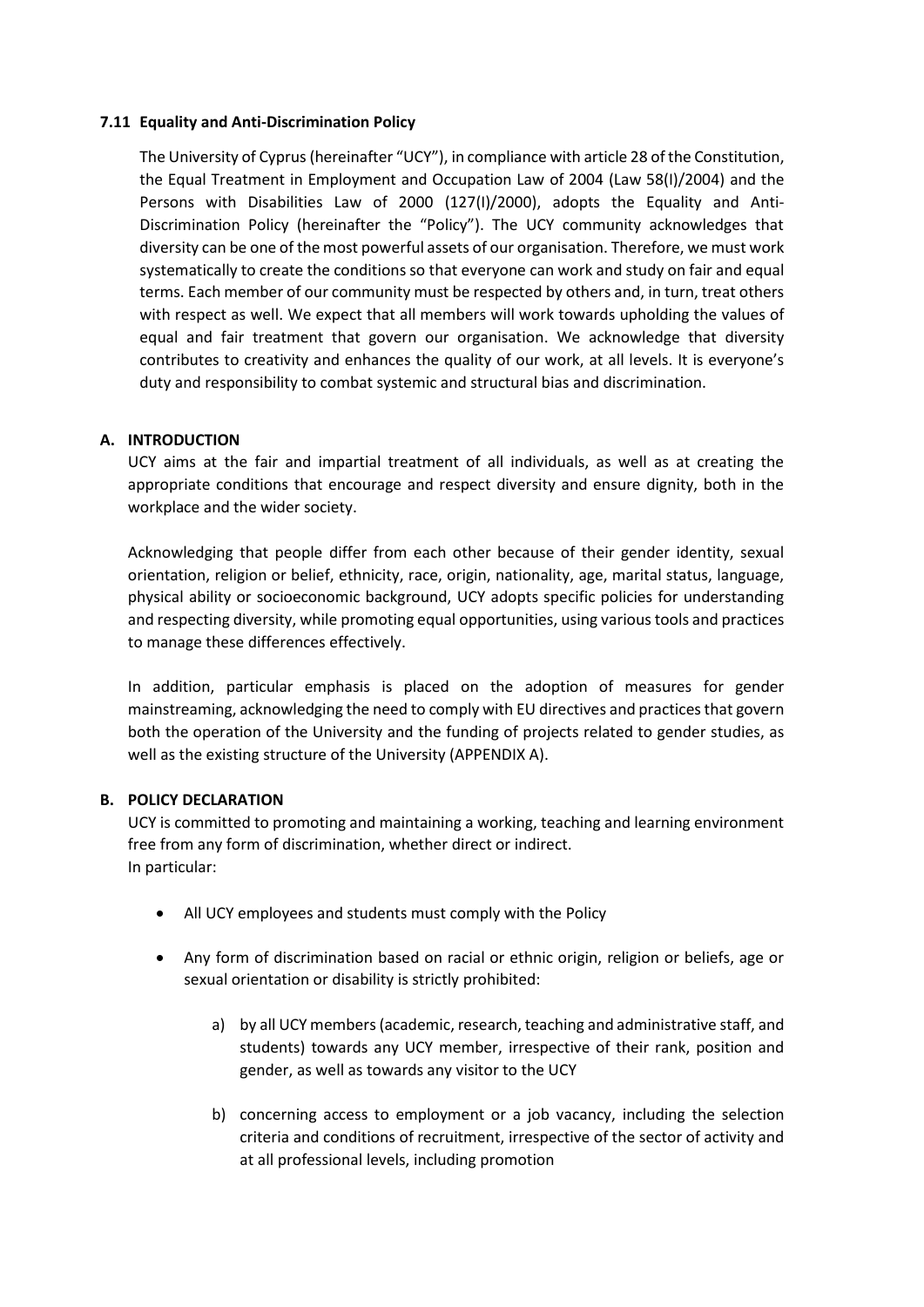- c) concerning access to all kinds and levels of vocational guidance, education and training
- d) concerning the working conditions and terms of employment
- e) concerning the terms and conditions of attendance at the University
- Any discriminatory treatment or effect against any person who submits a complaint or engages in a procedure aimed at implementing the principle of equal treatment shall be prohibited.
- Discrimination based on racial or ethnic origin, religion, beliefs, age, sexual orientation or disability constitutes a disciplinary offence and shall be strictly punished.
- Any UCY member who feels that they are a victim of discrimination is urged to seek help and/or to submit a written complaint and/or grievance to the appropriate UCY Competent Authorities. All complaints and/or grievances of discrimination shall be managed promptly, in a serious manner and with complete confidentiality.
- Through the present Policy, UCY adopts Objectives aiming at promoting equality and combating discrimination.
- Provided that, non-compliance with any Code and/or Policy and/or Directive and/or Circular issued by UCY shall constitute a disciplinary offence.

### **C. USEFUL TERMS**

**"Direct Discrimination"** refers to less favourable treatment of a person due to racial or ethnic origin, religion, beliefs, age, sexual orientation or disability compared to the treatment that another person receives, has received or would receive in a similar position.

**"Indirect Discrimination"** refers to a *prima facie* neutral provision, criterion or practice that may result in less favourable treatment due to racial or ethnic origin, religion, beliefs, age, sexual orientation or disability in regard to other individuals, unless said provision, criterion or practice is objectively justified by a legitimate aim, and the means of achieving that aim are appropriate and necessary.

**"Harassment"** refers to unwanted conduct expressed in words or actions which is related to racial or ethnic origin, religion, beliefs, age, sexual orientation or disability, aiming at or resulting in the violation of a person's dignity and creating an intimidating, offensive, degrading or hostile environment.

### **D. OBJECTIVES**

# **1 ST OBJECTIVE**

*Respect for diversity should be a strategic priority for UCY and should also be embedded in its culture.*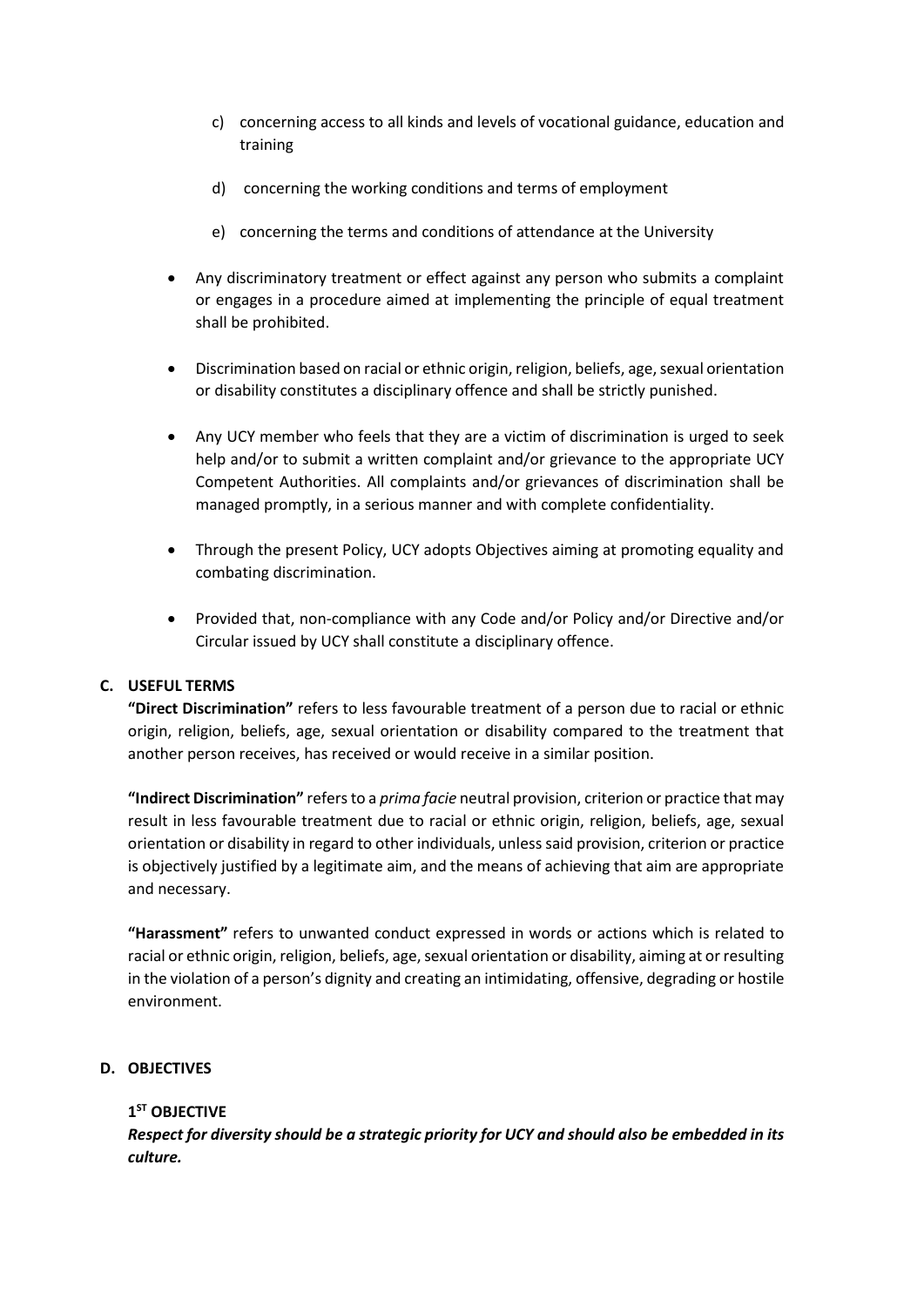ACTIONS to achieve the above objective:

- Incorporating principles and practices of equal opportunities and respect for diversity into the operations of the organisation
- Providing information and training on gender equality and respect for diversity through seminars, workshops, events, announcements, and leaflets in electronic form.
- Recording ways of managing discrimination and/or harassment incidents and informing students and staff.
- Appropriate training of staff and officers of the organisation for the implementation of suggested programmes and measures.
- Promoting the active participation of employees, men and women, in implementing measures on gender equality and diversity issues.
- Establishing a Diversity, Inclusivity and Equality office.

# **2 ND OBJECTIVE**

### *To reinforce transparency and information on equal treatment and combating discrimination*

ACTIONS to achieve the above objective:

- Transparency in decision-making and timely information of all staff.
- Establishing procedures for the submission of complaints and grievances, as well as for their resolution.
- Preparation of an annual report for recording the efforts made towards inclusivity.
- Recognising gender differences in research and academic careers, as documented in international literature, and addressing the "leakage" of capable women from a lower to a more senior position, known as the "leaky pipeline" phenomenon.
- Creating a key performance indicator for monitoring and recording progress on gender equality issues.

#### **3 RD OBJECTIVE**

#### *To create a working and learning environment that respects diversity*

ACTIONS to achieve the above objective

- Creating the appropriate environment and practices that appeal to all and benefit the organisation, its staff, students and partners.
- Developing policies and procedures for promoting equal opportunities for and equal treatment between men and women, as well as respect for diversity.
- Adopting measures for work-life balance for employees and students, taking into consideration their family obligations in relation to the University's operational needs or their study obligations respectively.
- Adopting measures for managing harassment or sexual harassment incidents in the workplace.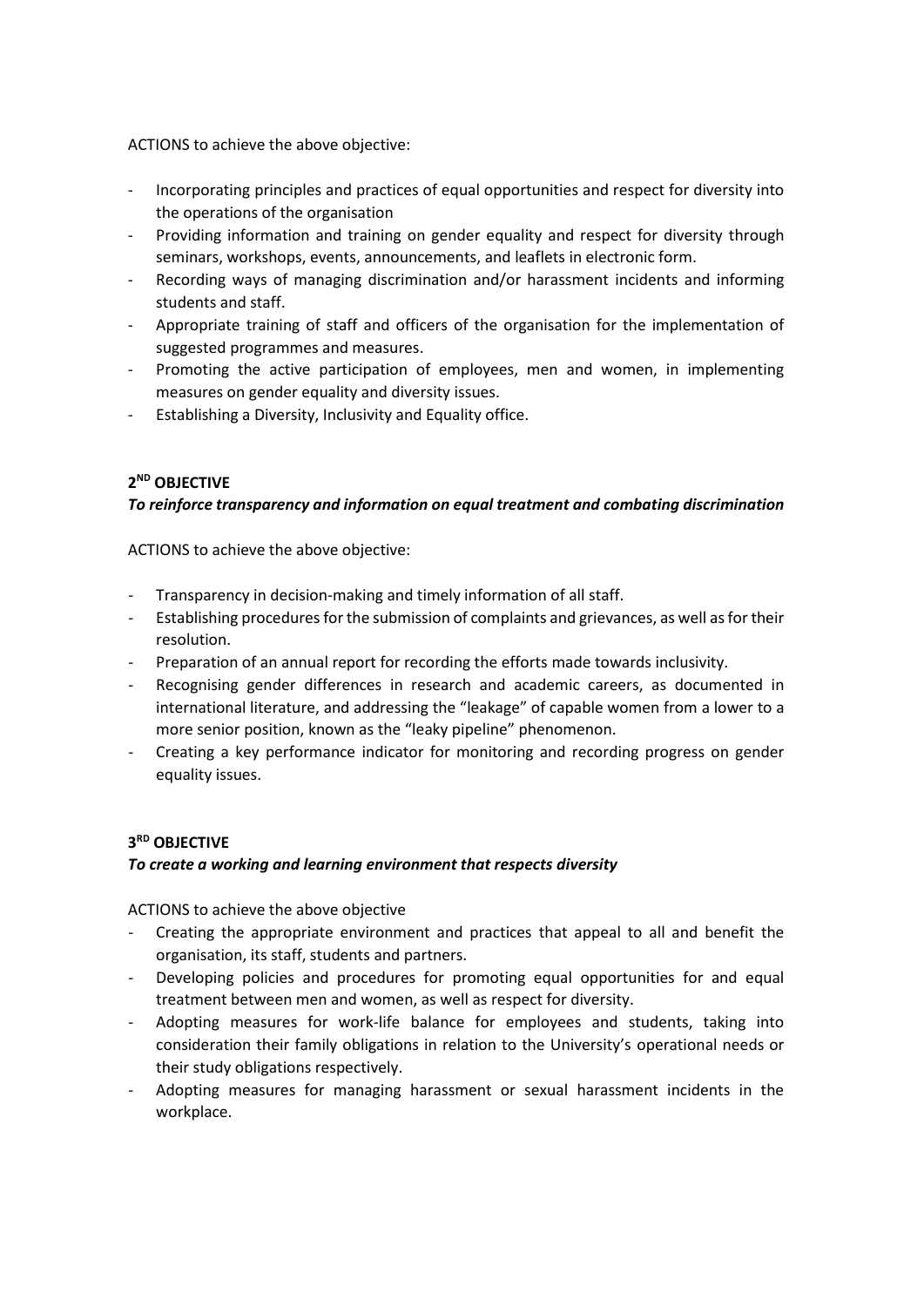# **4 TH OBJECTIVE**

# *To integrate the gender dimension into the UCY policies and procedures (gender mainstreaming)*

ACTIONS to achieve the above objective:

- Representation of both genders in academic and administrative committees, the University governing bodies and in academic leadership positions (where possible).
- Non-discrimination in the selection, tenure, promotion, education and development of staff.
- Actively supporting the establishment of gender-balanced committees, in accordance with the EU recommendations.
- Regularly evaluating this effort and taking improvement measures.

#### **Sources:**

European Commission, Promoting Gender Equality in Research and Innovation, 2019. [https://ec.europa.eu/programmes/horizon2020/en/h2020-section/promoting-gender](https://ec.europa.eu/programmes/horizon2020/en/h2020-section/promoting-gender-equality-research-and-innovation)[equality-research-and-innovation.](https://ec.europa.eu/programmes/horizon2020/en/h2020-section/promoting-gender-equality-research-and-innovation)

European Commission, Strategic Engagement for Gender Equality, 2016-2019. [https://ec.europa.eu/anti-](https://ec.europa.eu/anti-trafficking/sites/antitrafficking/files/strategic_engagement_for_gender_equality_en.pdf)

[trafficking/sites/antitrafficking/files/strategic\\_engagement\\_for\\_gender\\_equality\\_en.pdf.](https://ec.europa.eu/anti-trafficking/sites/antitrafficking/files/strategic_engagement_for_gender_equality_en.pdf)

The University of Manchester Equality and Diversity Policy, 2014.

Uppsala University Equal Opportunities Programme, 2016.

Wagner, C. (2019). Measuring Inequality- Creating an indicator to assess gender bias in universities. [https://blogs.lse.ac.uk/impactofsocialsciences/2019/05/15/measuring](https://blogs.lse.ac.uk/impactofsocialsciences/2019/05/15/measuring-inequality-creating-an-indicator-to-assess-gender-bias-in-universities/)[inequality-creating-an-indicator-to-assess-gender-bias-in-universities/](https://blogs.lse.ac.uk/impactofsocialsciences/2019/05/15/measuring-inequality-creating-an-indicator-to-assess-gender-bias-in-universities/)

Approved by the Senate (meeting No. 16/2020, dated 17/06/2020) and ratified by the Council (meeting No. 9/2020, dated 7/9/2020).

#### **APPENDIX A**

#### **ACADEMIC STAFF - DATA BASED ON GENDER**

| <b>ACADEMIC LEADERSHIP POSITIONS</b> | <b>MEN</b> | <b>WOMEN</b> |
|--------------------------------------|------------|--------------|
| <b>RECTOR</b>                        |            |              |
| <b>VICE RECTOR</b>                   |            |              |
| <b>DEAN</b>                          | 8          |              |
| <b>DEPARTMENT CHAIR</b>              | 17         |              |
| DIRECTOR OF RESEARCH CENTER/UNIT     | 5          | 4            |